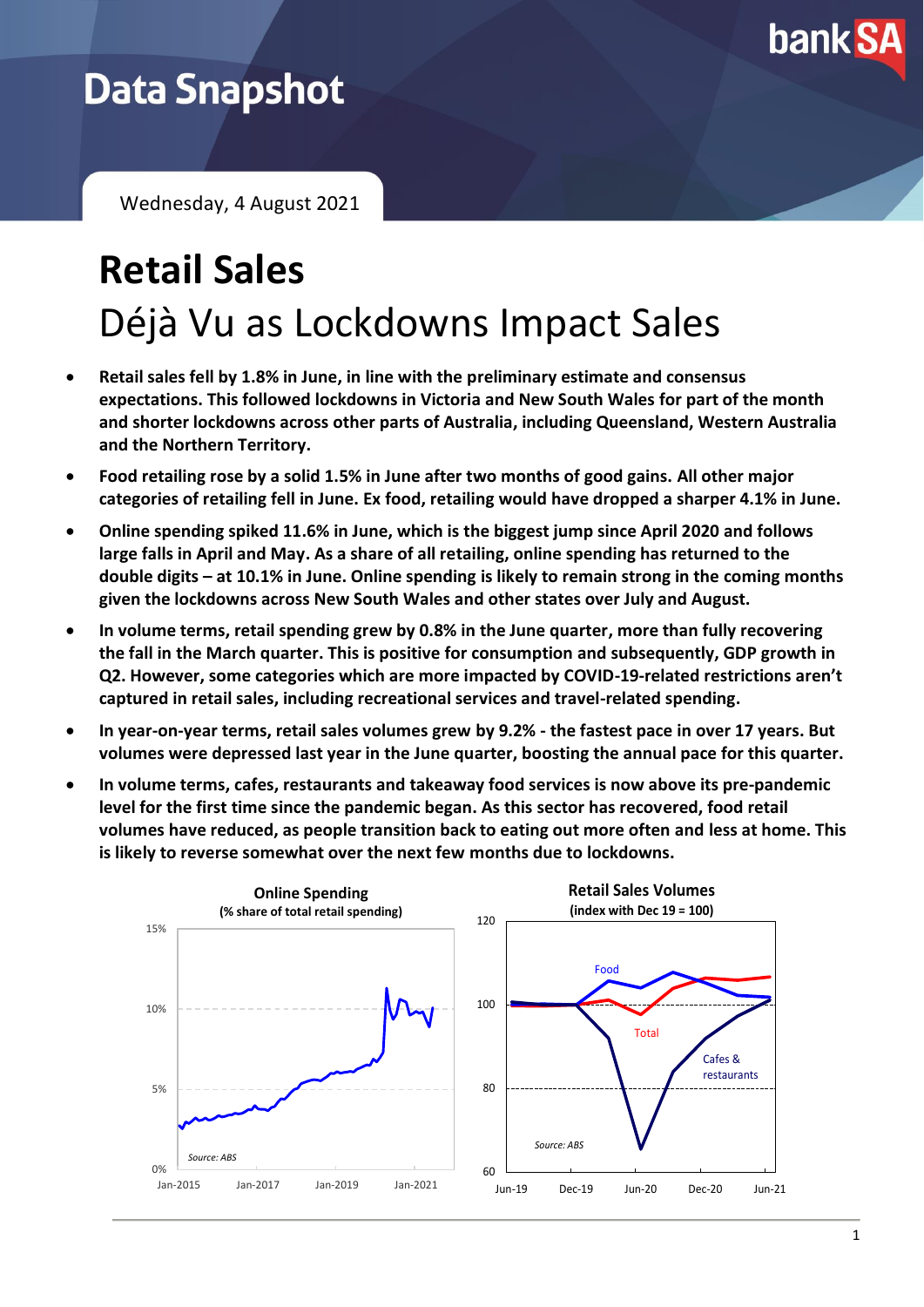### **Retail Sales - Value**

Retail sales fell by 1.8% in June, in line with the preliminary estimate and consensus expectations.

A trend that was prevalent during the national lockdown and the height of the pandemic last year was an uplift in food retailing, including for supermarket, grocery and liquor sales. June featured lockdowns in Victoria and New South Wales for part of the month and concerns about the possible spread of the Delta virus from Sydney to other parts of Australia in late June. Other states and territories also saw short interruptions to trade due to restrictions, including Queensland, Western Australia and the Northern Territory. In response, food retailing rose by a solid 1.5% in June after two months of good gains.

Excluding food, retailing would have dropped a sharper 4.1% in the month. In year-on-year terms, retailing grew 2.9%, down from an annual pace of 7.7% in May. Annual growth is below the longrun average of 4.1% but is likely to continue to be volatile over coming months as sales a year ago were affected by the pandemic.

All other major categories of retailing fell in June. The biggest falls in June occurred in the discretionary areas of spending – clothing, footwear and personal accessories plunged 9.5%, department store sales fell 7.0% and cafes, restaurants & takeaway services dropped 6.0%. The latter category had undergone a strong recovery over February to May, but this recovery has been interrupted by the June lockdowns in the country's more populous states. This category will also be impacted over the next few months by the current New South Wales lockdown and other lockdowns across Australia.

The other categories were household goods, which fell 1.3% in June, and other retailing, which declined 1.6%. Other retailing includes specialist stores like bookstores, sporting goods stores and gardening retailers.

In last year's national lockdown, Australians spent large on the 'caring' economy, the 'homebody' economy and households goods; these categories included bikes and laptops. But the spending last year means there is less demand for these goods during the lockdowns in New South Wales and Victoria in June (and since June). The spending last year represents a type of "pull forward" effect.



Another feature that was prevalent at the height of the lockdown and pandemic last year, and has returned with a force in June, was online spending. Online spending spiked 11.6% in June, which is the biggest jump since April 2020 and follows large falls in April and May of 4.1% and 4.5%,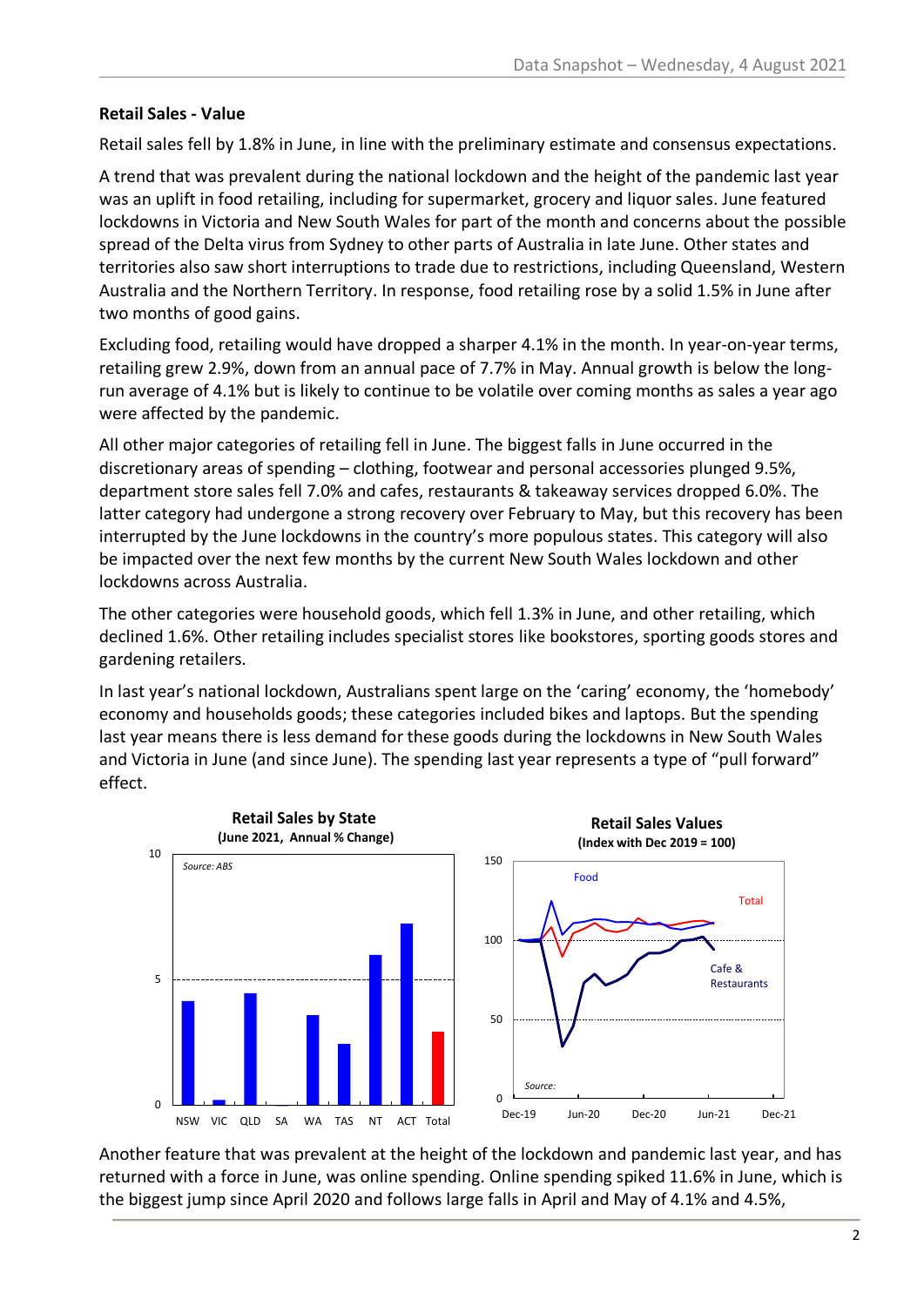respectively. As a share of all retailing, online spending has returned to the double digits – at 10.1% in June. Online spending is likely to remain strong in the coming months given the lockdowns across New South Wales and other states over July and August.

The biggest falls across the states and territories happened in Victoria and New South Wales. Retailing fell 4.0% and 2.0%, respectively, in these states. Moreover, these monthly declines were the biggest in six months in these states.

Queensland, Tasmania and the Northern Territory also recorded declines in June of 0.9%, 1.6% and 1.8%, respectively.

Growth in retail sales in the month was recorded in the ACT (+1.3%), South Australia (+0.6%) and Western Australia (+0.1%).

The annual rates of retailing in the states and territories continued to record growth, however, only Queensland, Northern Territory and the ACT have annual rates of growth above their longrun averages.

## **Retail Sales - Volume**

Retail spending in volume terms more than fully recovered from the fall in the March quarter and increased by 0.8% in the June quarter 2021. This was slightly higher than our expectation of 0.7% and in line with consensus expectations.

Retail sales represents around a third of household consumption. This result is positive for consumption and subsequently, GDP growth in the June quarter. However, some consumption categories which are more impacted by COVID-19-related restrictions aren't captured in retail sales, including recreational services and travel-related spending.

In annual terms, the volume of retail sales grew by 9.2% over the year to June. This was the highest annual growth rate in over 17 years and the second highest in the history of the series (dating back to 1983). However, this was impacted by COVID-19-related disruptions a year ago, which depressed last year's numbers.

Shopping trends continued to slowly return to normal as sectors most impacted during the pandemic continued to recover. Cafes, restaurants and takeaway food services was the strongest performer, growing by 3.9% in the quarter. This now takes the sector to be above its prepandemic level (of December 2019), in volume terms, for the first time since the pandemic began. As this sector has recovered, food retailing volumes have reduced, as people transition back to eating out more often and less at home.

Clothing, footwear and personal accessories grew by 3.0% in the quarter, followed by other retailing, up 2.3%.

Department stores were most impacted by the various lockdowns across the quarter and fell by 3.1%. Food also fell by 0.4%, despite being supported by the pre-lockdown stocking up behaviour we have come to see once lockdowns are announced.

All sectors are now above their pre-pandemic levels. Household goods retailing is 15.1% higher, followed by other retailing (12.8% higher) and clothing, footwear and personal accessory retailing (12.1% higher).

It was a mixed picture across the states and territories over the quarter. New South Wales led the rises in the quarter, up 1.7%, followed by Tasmania (1.3%) and Western Australia (0.8%). The Northern Territory had the weakest result, down 3.0%, followed by South Australia, down 0.3%. Victoria, which was impacted by lockdowns over late May to early June, was also weak but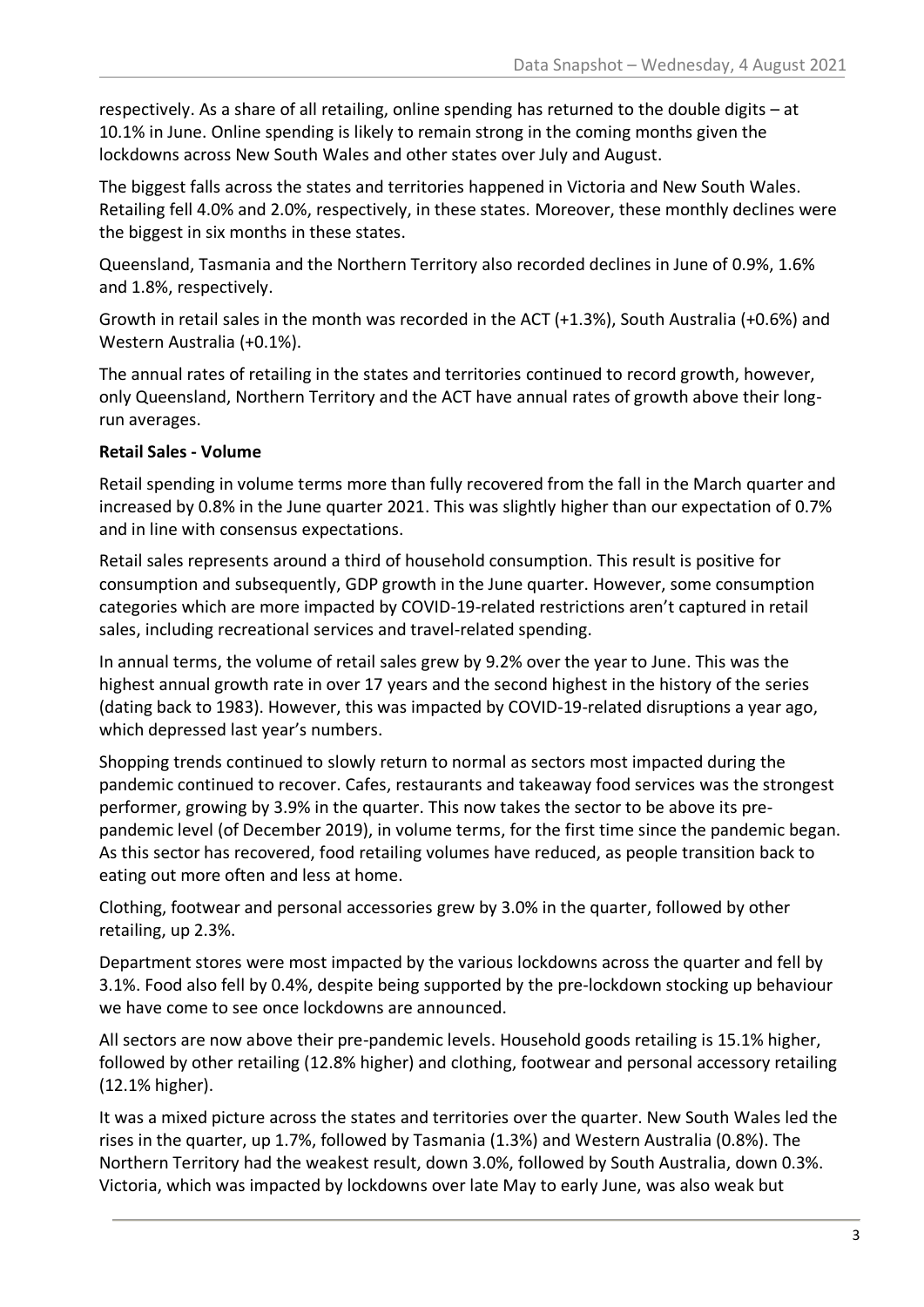

#### managed to eke out growth of 0.1%.



**Retail Sales Volumes by Sector**

### **Outlook**

Low unemployment, low interest rates and an elevated level of household savings should underpin a brighter outlook for consumer spending. The uplift in housing should also continue to spill over into strong demand for home-related retailing, including browngoods, greengoods and whitegoods.

However, the lockdown in New South Wales since late June and snap lockdowns in other states have dented consumer sentiment and clouded the near-term outlook. Spending is likely to be disrupted over the next few months until the momentum in the economy reasserts itself when New South Wales exits the lockdown. Certain sectors will be prone to disruption more than others.

> **Besa Deda, Chief Economist & Jarek Kowcza, Senior Economist** Ph: (02) 8254 3251